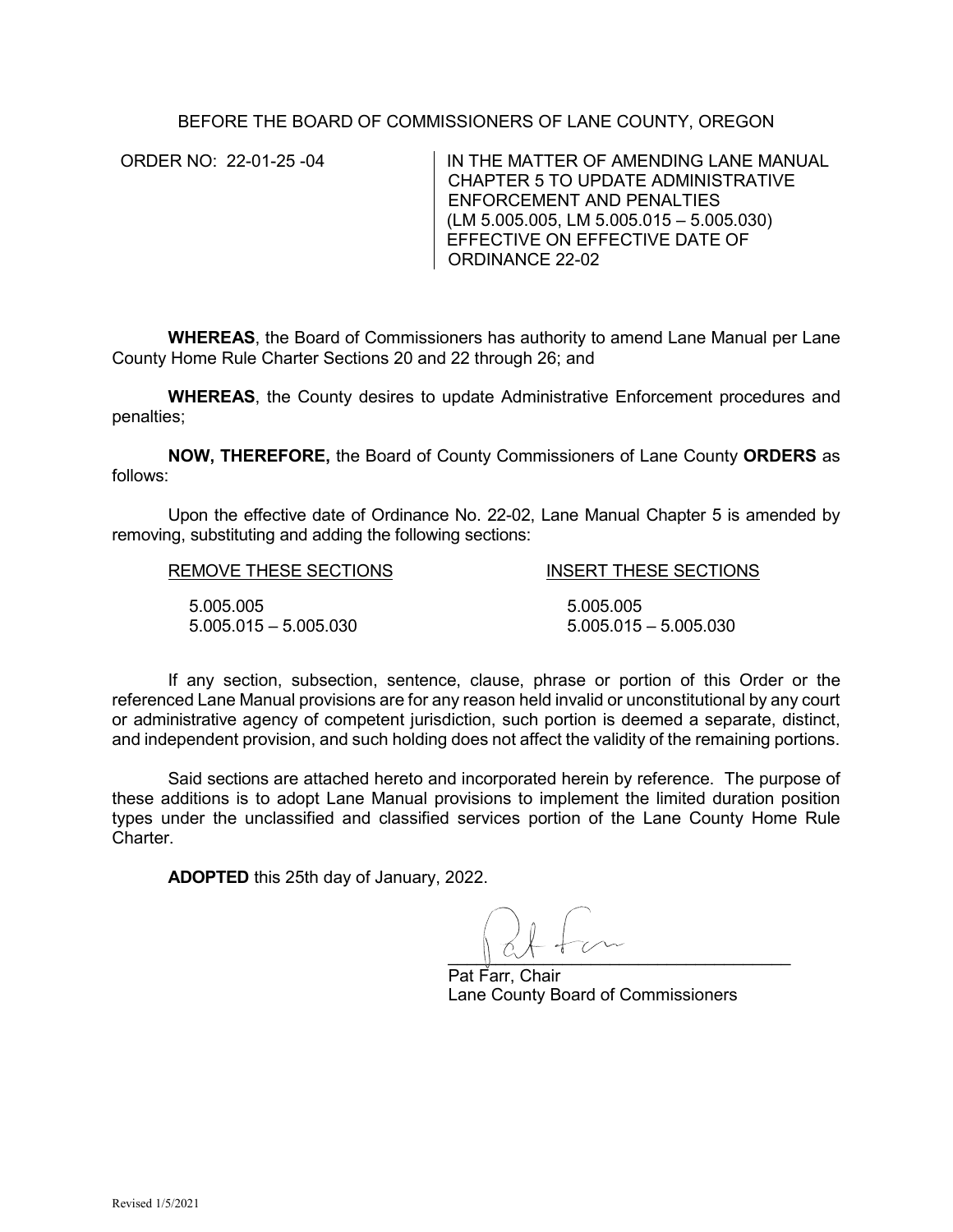| <b>Bold</b> indicates material being added     | <b>FORMAT</b> |
|------------------------------------------------|---------------|
| Strikethrough indicates material being deleted |               |
| Lane Manual                                    |               |
|                                                |               |
|                                                |               |
|                                                |               |
|                                                |               |
|                                                |               |
|                                                |               |
|                                                |               |
|                                                |               |
|                                                |               |